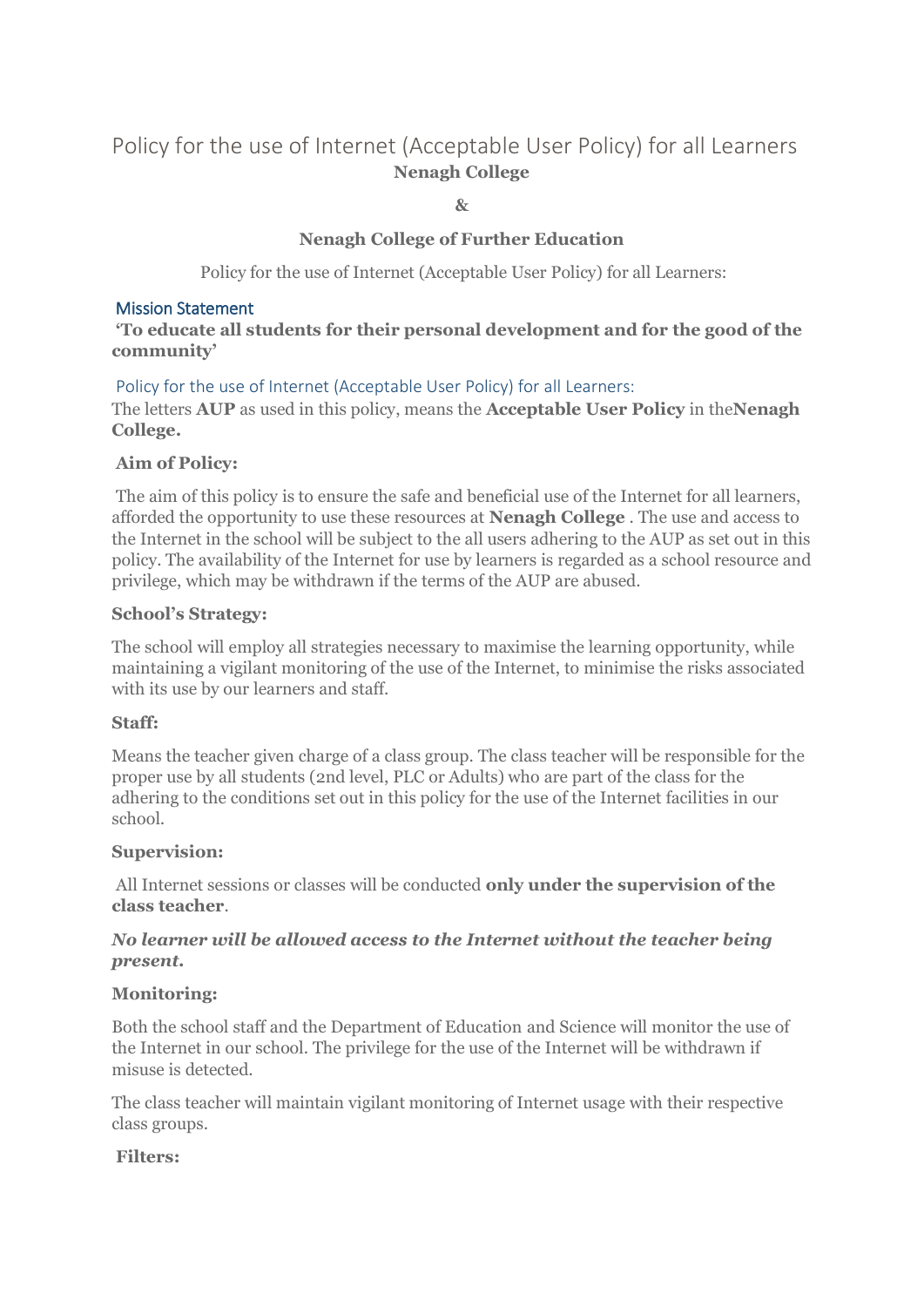The Internet in schools is controlled and provided through the Department of Education and Science. The school authorities have already agreed the filtration of material, and sites available, to minimise the possible exposure of the user to inappropriate sites and material.

# **Training:**

All students and teaching staff will receive training in the safe and appropriate use of the Internet.

# **Uploading/ Downloading:**

The uploading or downloading of non-approved material or software will not be permitted

## **Virus Protection:**

Protection against viruses will updated at regular intervals.

# **Input and recording devices:**

The use of such devices as Floppy Disks, CDs etc., by the learner, for the purpose of input or recording must firstly have the permission of the teacher in charge.

# **Production of Hard Copy:**

The production of hard copy by the learner must have the permission of the teacher in charge.

# **Selling or Purchase of goods or other products:**

It is not permissible for the learner to use the school's Internet for the sale or purchase of any goods or products.

# **Use of Internet/ World Wide Web:**

Learners for educational purposes will use the Internet only.

All users will be aware of copyright issues relating to the use of the Internet.

Learners are not allowed and are advised never to disclose or publish personal information, about themselves or other persons.

All learners will be informed that all usage, including distributing or receiving information (by text or image), school related or personal, will be monitored for unusual activity, and for security and network management reasons.

# **E-mail:**

Learners may use only approved class E-mail accounts, under the supervision of the class teacher.

Learners will not send or receive any material which may be illegal, obscene, defamatory or that is intended to annoy or intimidate others persons.

Learners will not reveal their own or other people's personal details, such as names, address, telephone or fax numbers or photographs.

Learners will not arrange a face-to-face meeting with others arranged through E-mail or the Internet.

Sending or receiving of E-mail attachments is subject to the expressed approval of the class teacher.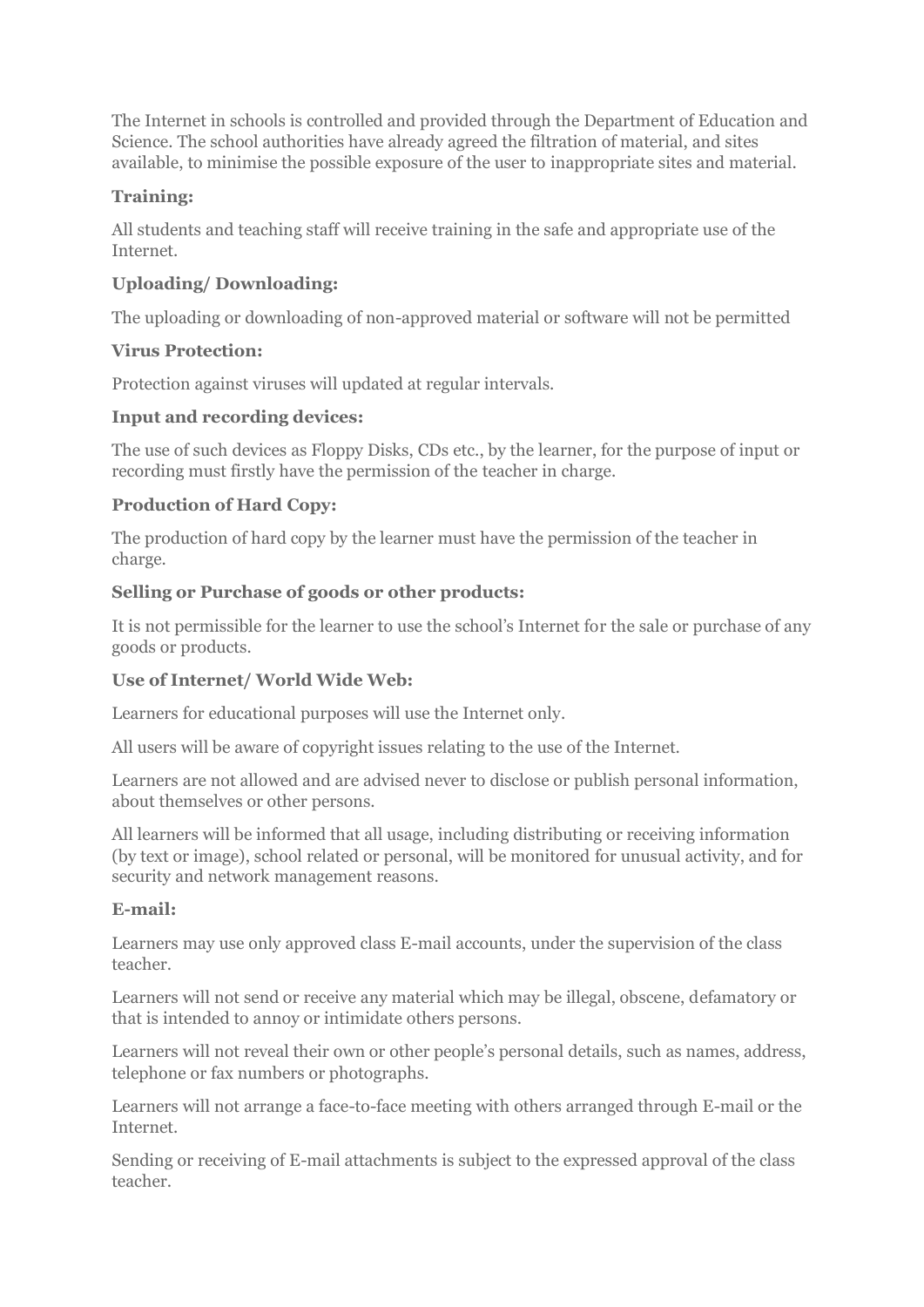# **Internet Chat:**

The use of school Internet resources for the purpose of access to chat rooms, face-to-face meetings and other forms of electronic communication is strictly forbidden. Filtering has been put in place to prevent the use of school Internet for these purposes.

## **VEC and School Website:**

All learners with the permission of the school authority will be given the opportunity to publish projects, artwork or other related schoolwork on the named Websites.

The publication of such material by learners will be co-ordinated by the class teacher.

All personal details of learner or others will be omitted for all publications.

All work published by or on behalf of the learner, will appear in an educational context. All material will carry a copyright notice prohibiting the copying of the work without the expressed permission on the publisher.

Learners will continue to enjoy copyright of any work published and will be removed from the site by the school after an agreed time period.

### **Support Structures:**

The school will inform all learners and parents of key structures and organisations that deal with illegal material or harmful use of the Internet.

### **Respect for equipment:**

All student s and learners will use the equipment carefully and respect the facilities provided

## **Legislation:**

Teachers, learners and parents should be familiar with the following legislation:

- **Data Protection (amendment) Act 2003.**
- **Child Trafficking and Pornography Act 1998.**
- **Interception Act 1993.**
- **Video Recording Act 1989.**
- **The Data Protection Act 1988.**

#### **Netiquette:**

Learner's will at all times when using the school's Internet facilities practice and observe "Netiquette" (i.e., etiquette when using the Internet). This means an undertaking by all users to avoid all activity or action, which may reflect adversely on our school or bring the school into disrepute.

#### **Sanctions:**

Misuse of the Internet resources in the school will result in disciplinary action, which may include:

- Verbal and written warnings
- Withdrawal of access privilege to internet
- In extreme cases suspension or exclusion from school

The school reserves the right to report any illegal activity or use of the school's intern resources to the appropriate authority.